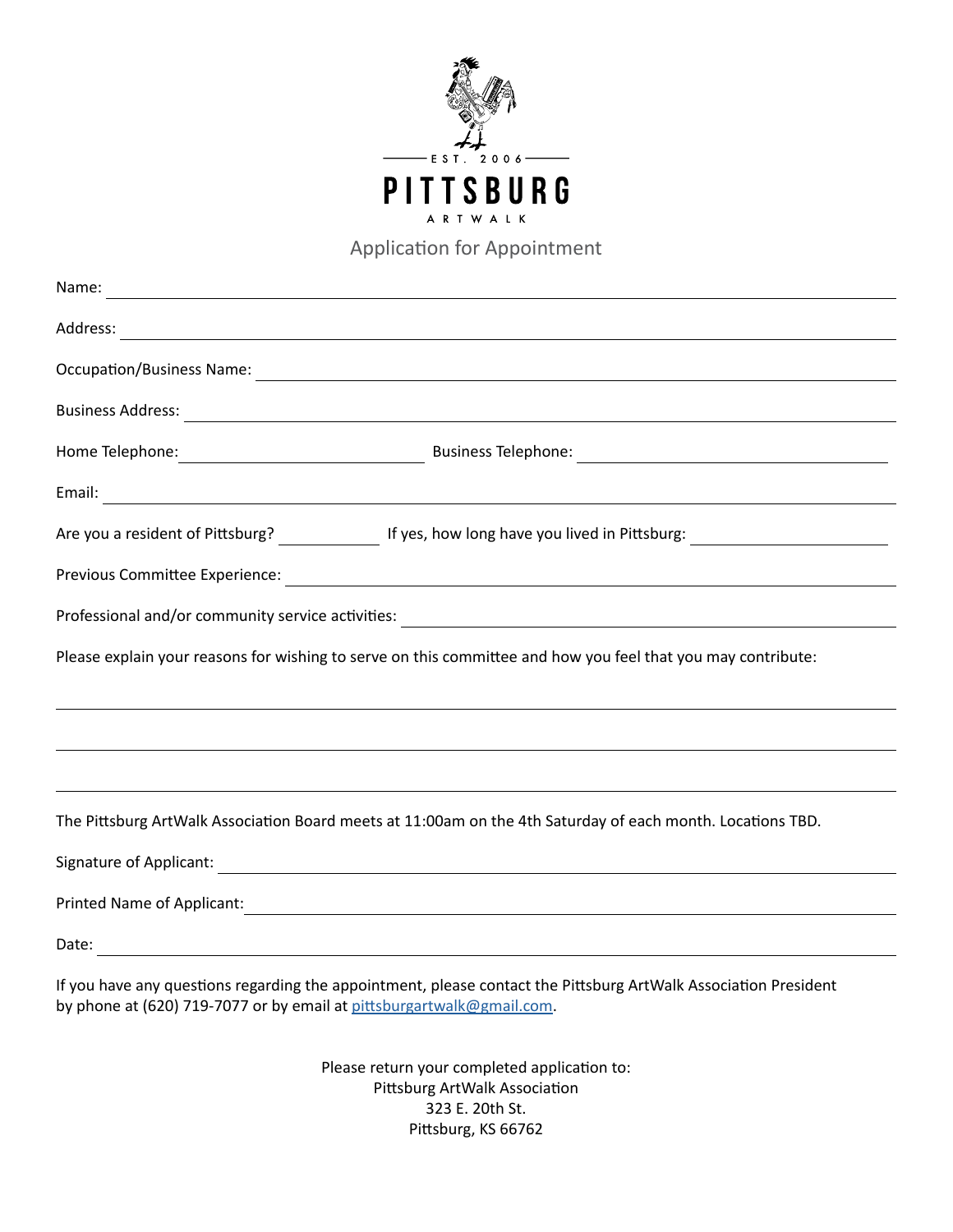# **BYLAWS OF PITTSBURG ARTWALK**

# **ARTICLE I. PURPOSE: Inspire, promote and attract Fine Art in all forms. ARTICLE II. ARTWALK BOUNDARIES:**

#### **Section 1. Boundaries**

The boundaries of the Pittsburg ArtWalk are Broadway (between 4th Street to 7th Street) & 5th and 6th Street (east & west to the alley).

#### **ARTICLE III. POWERS AND DUTIES OF THE ARTWALK BOARD OF DIRECTORS:**

#### **Section 1. Powers.**

The ArtWalk Board of Directors shall act as a representative of the Pittsburg area artists and its citizens in order to inspire, promote, and attract those interested in Fine Art. The efforts put forth by this Board are to aid in the revitalization of the downtown area, continue to showcase artists in the area, and attract newcomers to the growing culture of Pittsburg, KS.

The Board shall establish committees to carry out its mission, as agreed upon by the board, and provide oversight of these committees. One Board member will be responsible for each Committee, based on expertise and interest, and will report the decisions, requests, and recommendations of the Committee to the overall ArtWalk Board of Directors. The Board will collectively review the decisions, requests, and recommendations of all Committees, and come to a final decision, request, or recommendation. When necessary, the Board will authorize the City Manager or his/her designee to take said decision, request or recommendation to the executive team and to the City Commission when appropriate. The Board can create or repeal committees as needed. Annually, the ArtWalk Board of Directors, with input from the Committee, shall create an annual report. The Board President will present the annual report during a work session with the City Commission to review the accomplishments and goals of the Committees and Board. This report and review will occur annually, during the month of September.

#### **Section 2. Duties. Committee/ Board Duties:**

The Board of Directors and appropriate committees will be responsible for the following:

- · Recruit, promote, support, and encourage artists, organizations, and vendors from the surrounding area.
- · Support current and upcoming artists, organizations, and vendors regarding City and ArtWalk boundary regulations and processes.
- · Assist in resolving conflicts within the downtown community.
- · Make recommendations to the ArtWalk Board of Directors regarding issues related to development and activities with the ArtWalk boundaries.
- · Be informed of the ArtWalk's mission, services, policies, and programs.
- · Attend and participate in regularly scheduled board meetings and as many functions, such as special events, as possible.
- · Actively participate on one or more board committees or task forces.
- · Prepare for board and committee meetings by reviewing the meeting agenda and supporting materials.
- · Share resources, contacts, expertise and talents to further the mission of the ArtWalk.
- · Inform others about the organization.
- · Advocate for the organization.
- · Suggest possible nominees to the board who can make significant contributions to the work of the board and the organization.